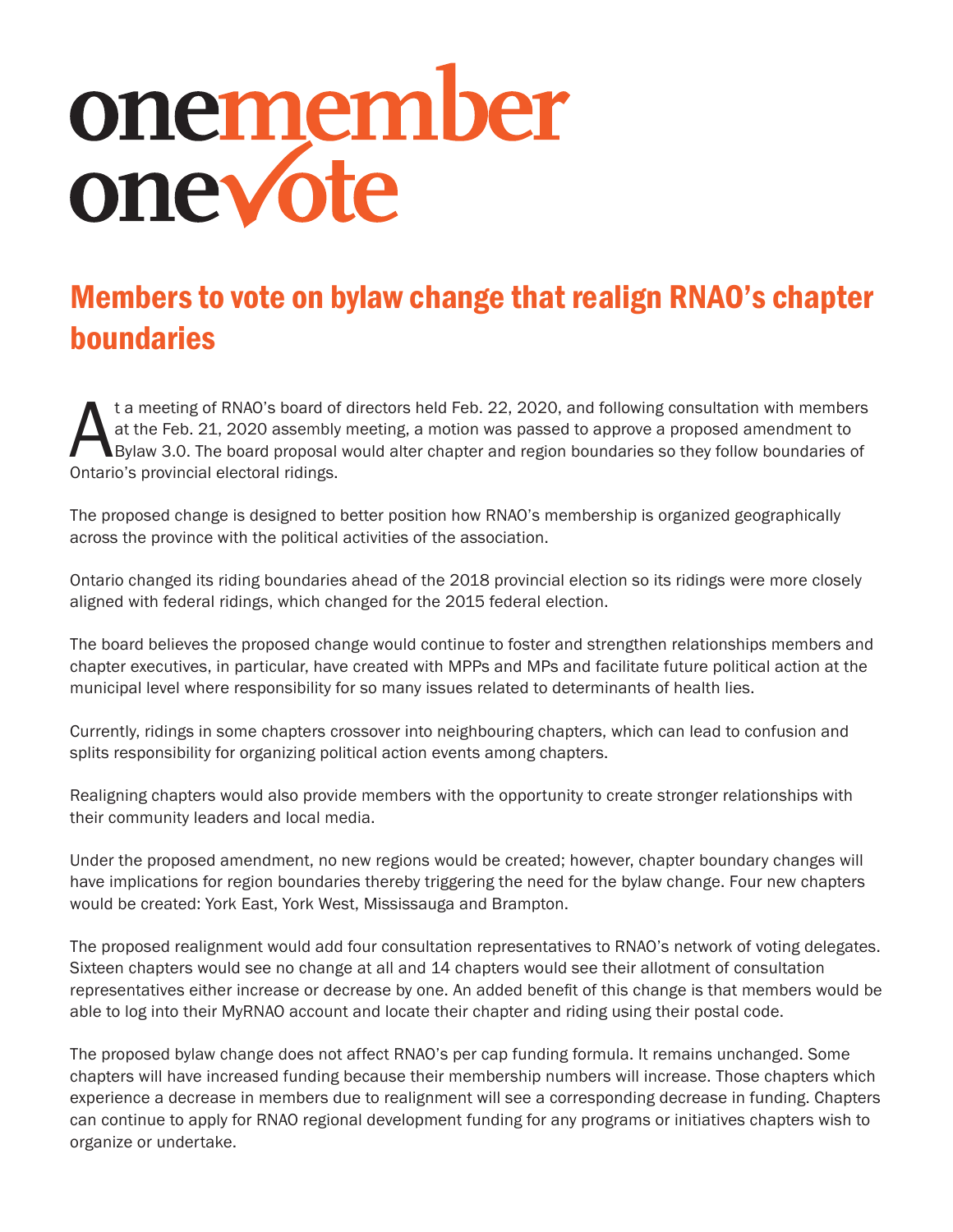In order to give chapter and region executives ample time to adjust to new boundaries and to find and develop future chapter executives for the four new chapters, the board is proposing to delay the effective date of new chapter boundaries to the June, 1, 2022.

Members can look at a map of the proposed boundaries.

### The following motion that requires approval by one member, one vote:

- To amend article 3 of RNAO's Bylaws to redefine regions in terms of the provincial electoral districts (ie. Ridings), effective on June 1, 2022.
- Voting on the proposed change to Bylaw 3.0 begins online at 12 noon (ET) on May 26, 2020 and ends at 12 noon (ET) on June 11, 2020. Results will be announced during RNAO's Annual General Meeting on June 12, 2020. Eligible members will receive voting instructions via email. For more information, please visit: myrnao.ca/rnao\_election

The proposed bylaw change does not affect chapter and region executive elections taking place in 2020. The board is recommending the following transition plan.

# Chapter Election Transition

- 1. Elections for 2020 remain unchanged. Members shall elect the social media ENO, policy and political action ENO, student liaison ENO and workplace liaison ENO, for a term of two years (2020-2022).
- 2. During the 2021 election period, members shall elect the president/chair, assembly representative (Regions without Chapters only), communications ENO, finance ENO, and membership ENO for a term of one year (2021-2022).
- 3. At the first election following the adoption of these bylaws in 2022, all positions will be elected with staggered terms.

In the event a vacancy occurs as a result of a resignation from the executive, the chapter, region without chapters, and interest group, may appoint a member to fill the remaining portion of the term.

# Proposed Amendments:

- 3.0 REGIONS
	- 1. The Association shall be divided into 12 regions.
		- a. There shall be two categories of regions:
			- i. Region with chapters, and
			- ii. Region without chapters
		- b. A region shall apply to the Board for approval to change categories.
	- 2. The areas, as defined in terms of provincial electoral districts, of the regions shall be:
		- a. Region 1:

Essex, Windsor West, Windsor-Tecumseh, Sarnia-Lambton, Lambton-Kent-Middlesex, Chatham-Kent-Leamington